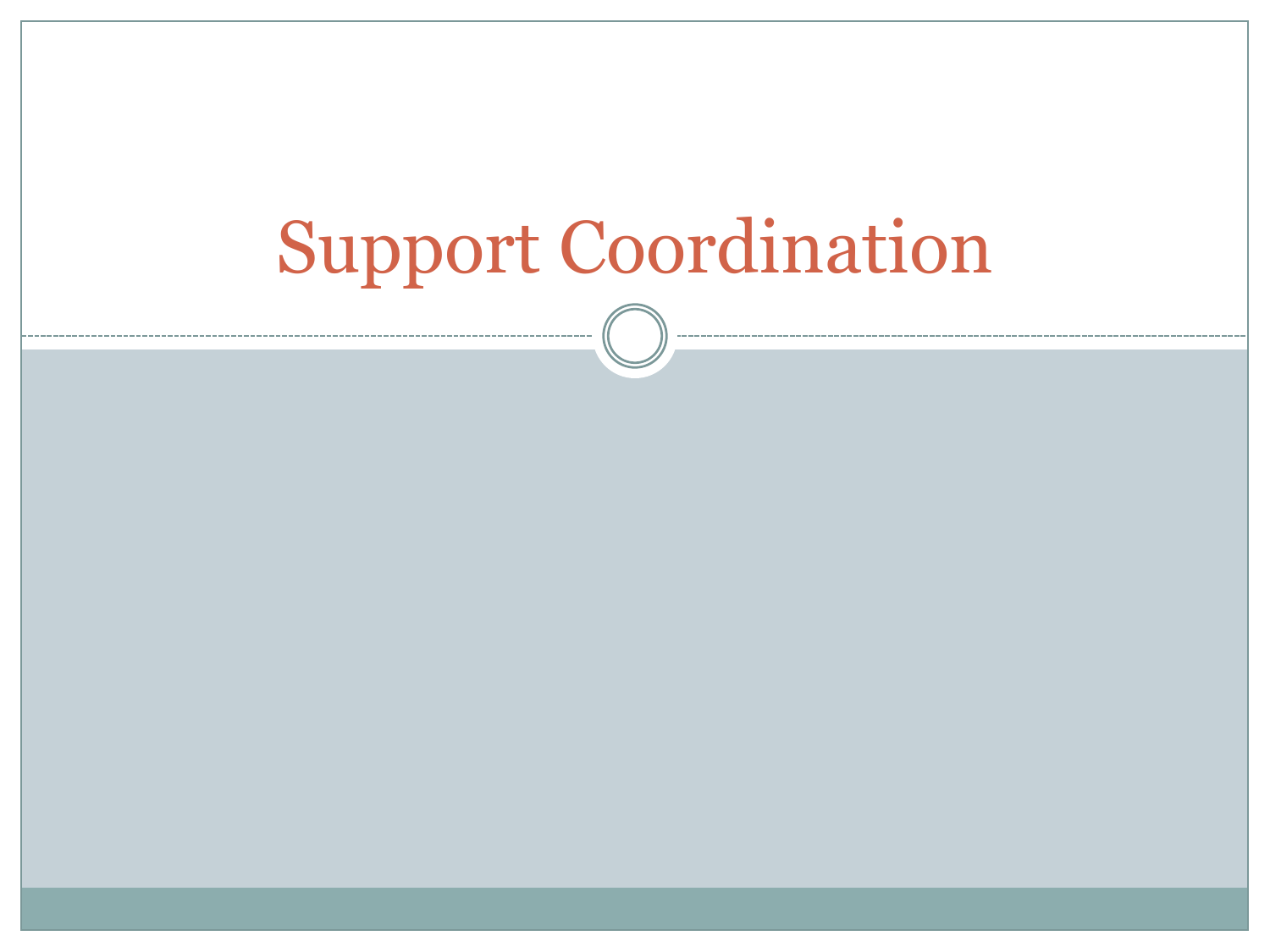#### What is Support Coordination?

The primary role of a Support Coordinator is to assist individuals with navigating services and resources. In the future, the role of the DDD Case Manager will be primarily assumed by the Support Coordinator.

Support Coordination (SC) is a case management role. This is a Medicaid approved service that will be provided to individuals enrolled in the Supports Program (SP) or the Community Care Waiver (CCW).

Case Management is shifting from a service provided by the state to a service provided by private agencies.

Each individual will select or be assigned a Support Coordinator. There are currently just over 100 Support Coordination Agencies (SCA's) that provide this service state-wide.

SCA's are required to be "conflict free". This means that an agency cannot provide direct services and support coordination to the same client. Therefore, Alternatives does not provide Support Coordination within the counties where our direct services are provided.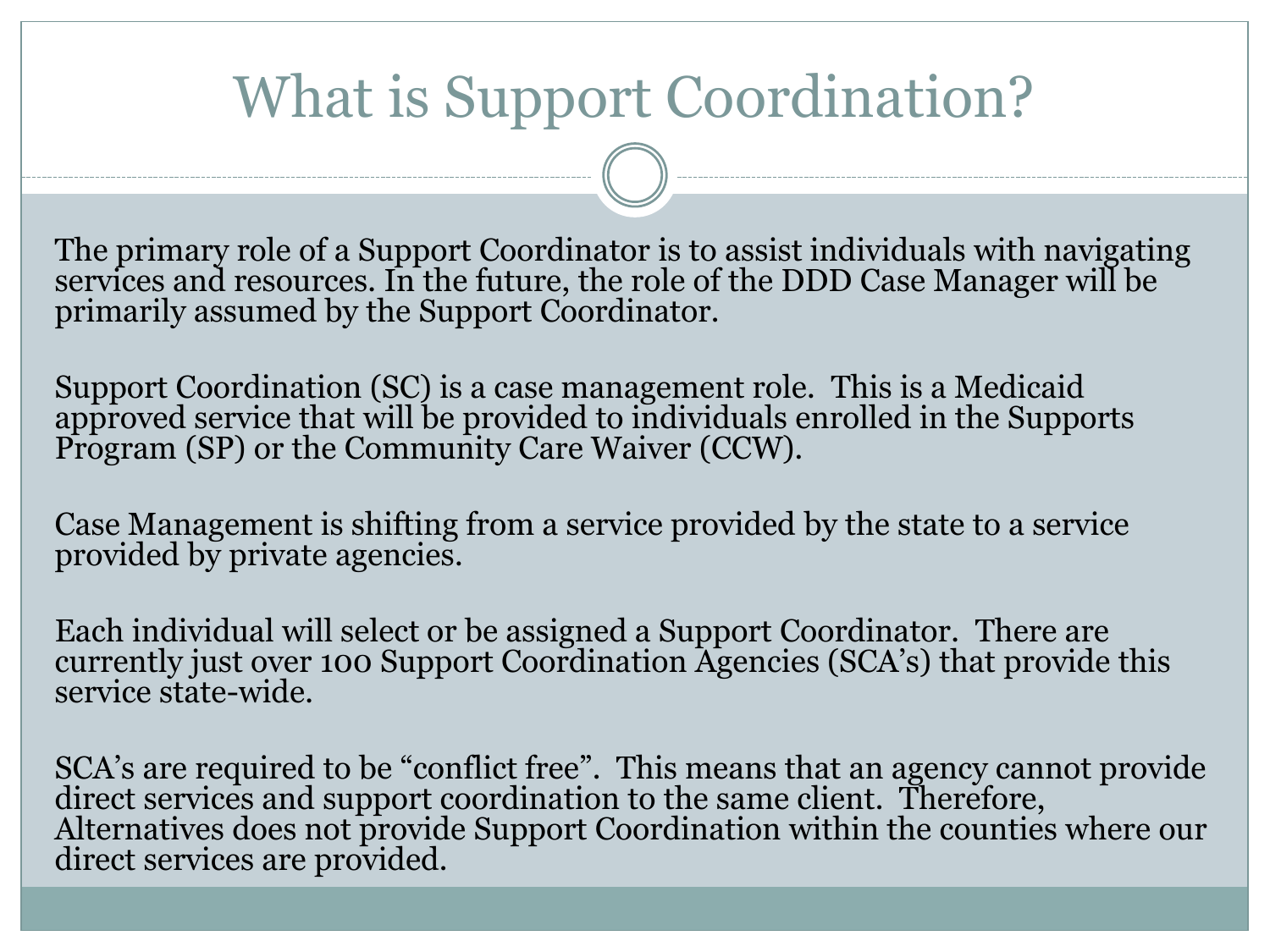#### How Will Support Coordination Affect Clients of Alternatives

- DDD will be transitioning from a contract based system to a Fee for Service system. Not every client/program will transition at the same time. Many of our clients are in the process of transitioning to Fee for Service at this time.
- Individuals can still work with Alternatives as their service provider (residential provider), this just needs to be outlined in the plan the Support Coordinator will write.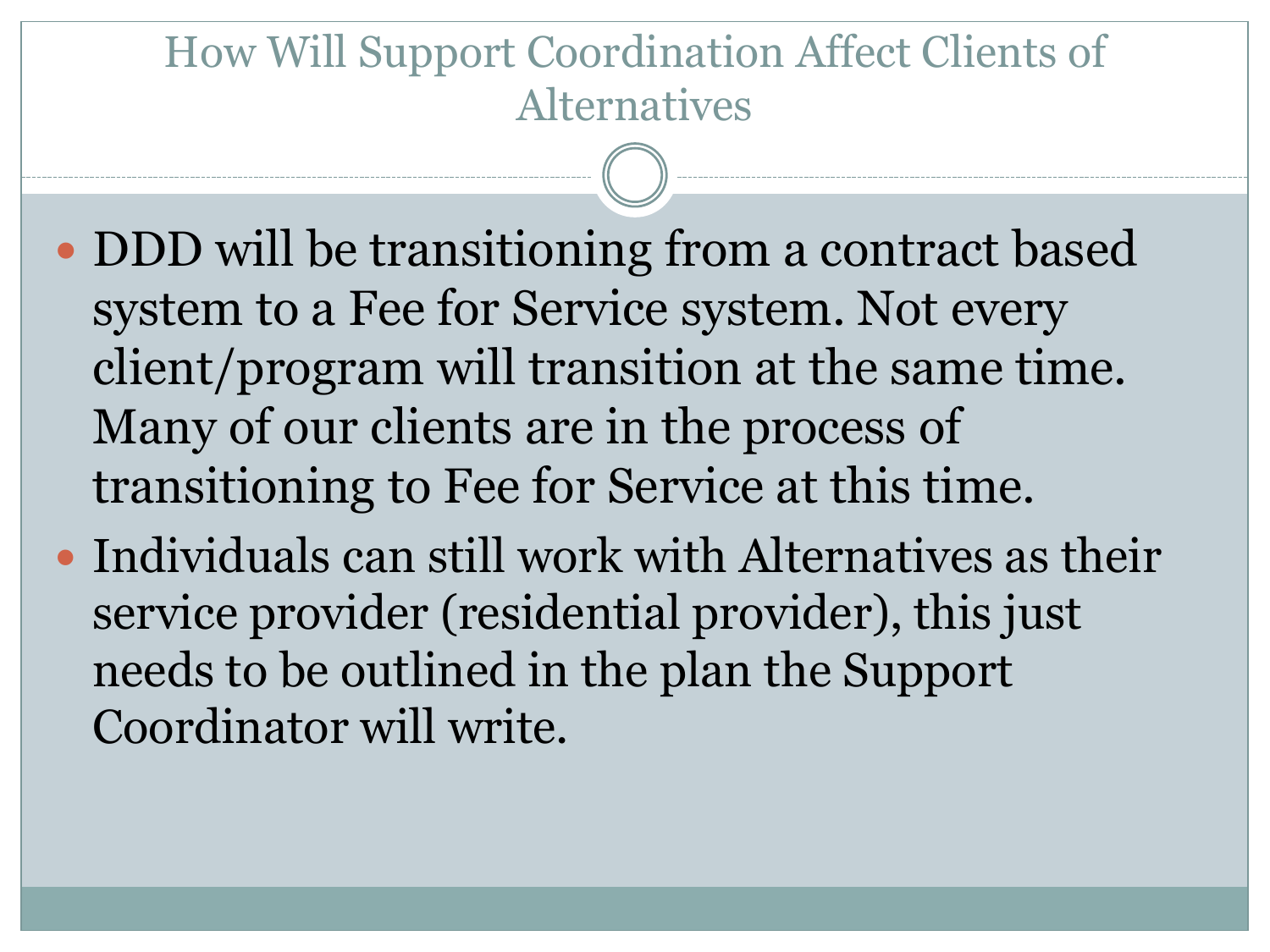- When an individual is targeted to move to Fee for Service, he/she will receive a letter indicating that he/she can select a Support Coordination agency.
- At this time, you may be involved with the following steps. Alternatives Inc. staff can assist you with these steps.
	- Obtain a list of SCA's that serve the county where the client resides
	- Obtain a list of possible questions for clients/guardians to interview potential SCA's
	- Complete and send in the DDD SCA Selection Form
- If you do not wish to select a Support Coordination agency, one can be auto-assigned to you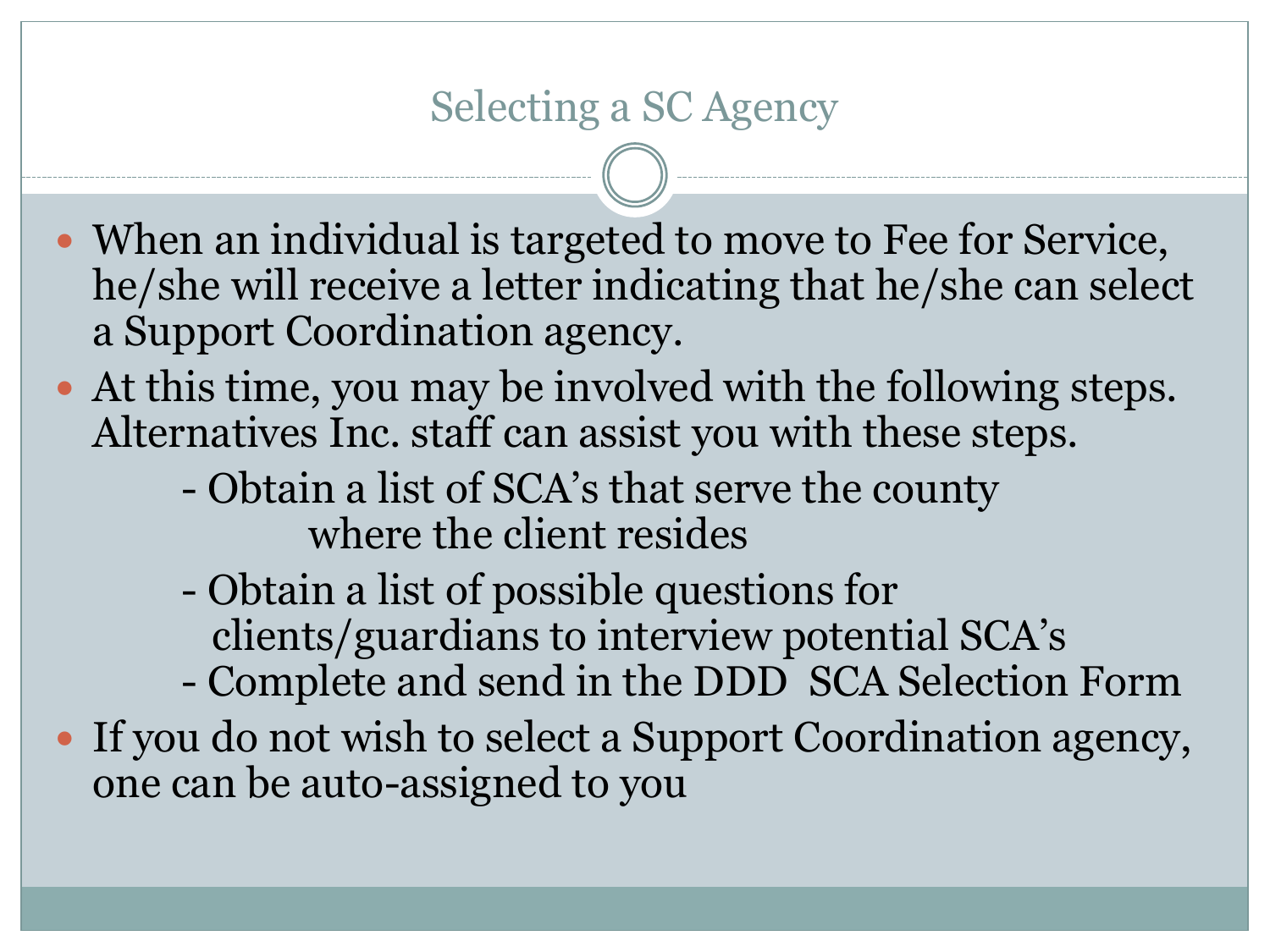### Client Choice

- Support Coordination is rooted in individual choice. Clients/guardians must be given the opportunity to select all service providers, including the SCA.
- Alternatives cannot direct a client/guardian to select a particular SCA. However, we can provide a list of options and tools to assist with the decision making process.
- Medicaid guidelines allow clients to request a change in SC within a SCA, and to change SCA's as often as every 30 days.
- Similarly, clients are able to request a change in any of their direct service providers (including the services they receive from Alternatives) at any time.
- Currently, GH's and SAL's have one DDD Case Manager for the entire program. In the future, Support Coordinators will be selected on an individual basis. Therefore, there may be multiple SC's working with individuals a single program ( if there are four clients in a Group Home, there could potentially be four SC's)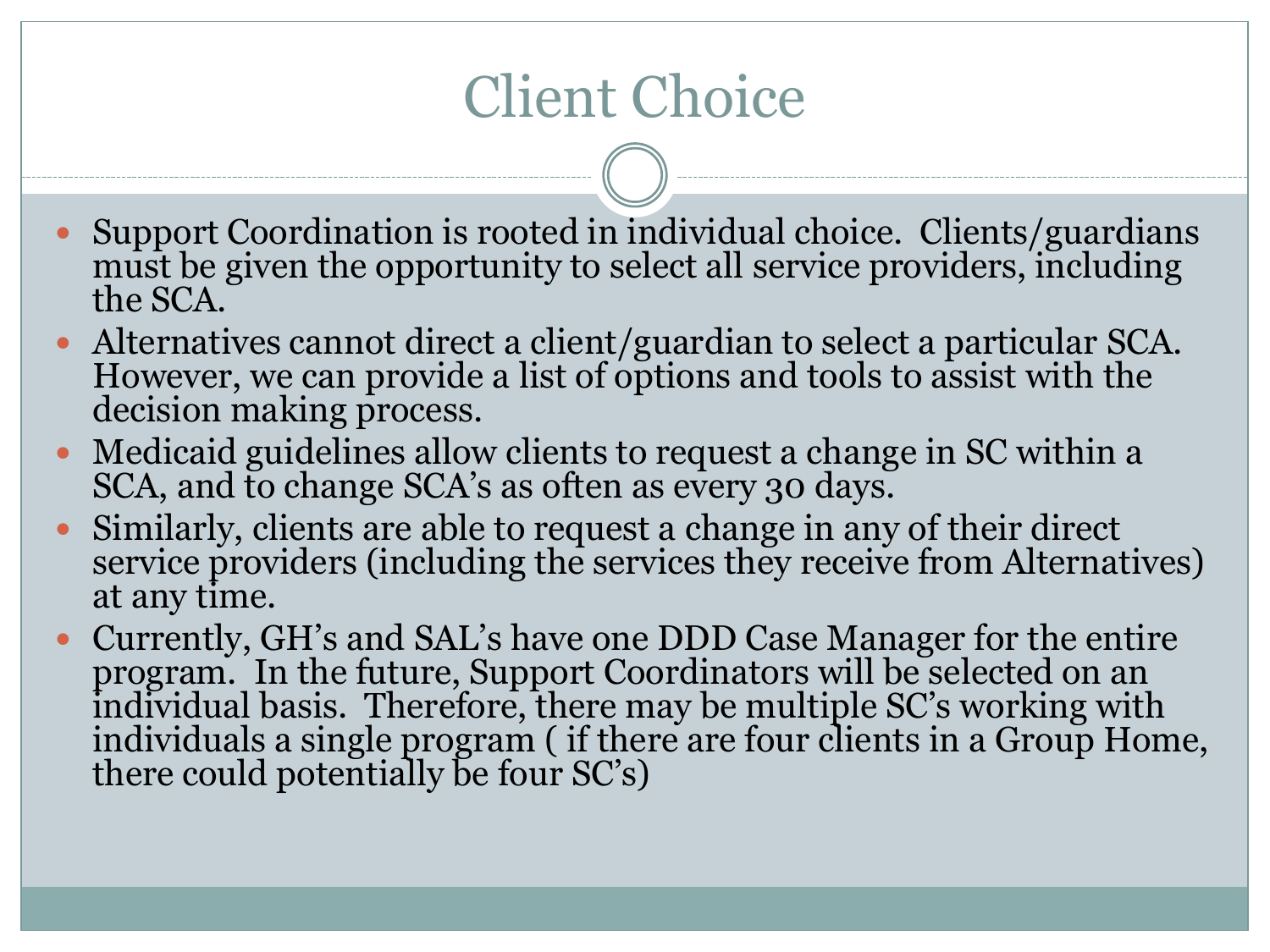#### Individual Budgets

 The basis of the Fee for Service transition is a move from contracts to Medicaid billing.

- Individualized budgets are based on New Jersey Comprehensive Assessment Tool (NJCAT), the assessment which evaluates level of need in the areas of self care, behavioral and medical. Each individual is assigned an associated Tier level (A-E, E being the highest level of need). Some individuals will also receive an acuity (a) related to medical and/or behavioral concerns.
- The higher the tier level, the higher the budget to account for service needs.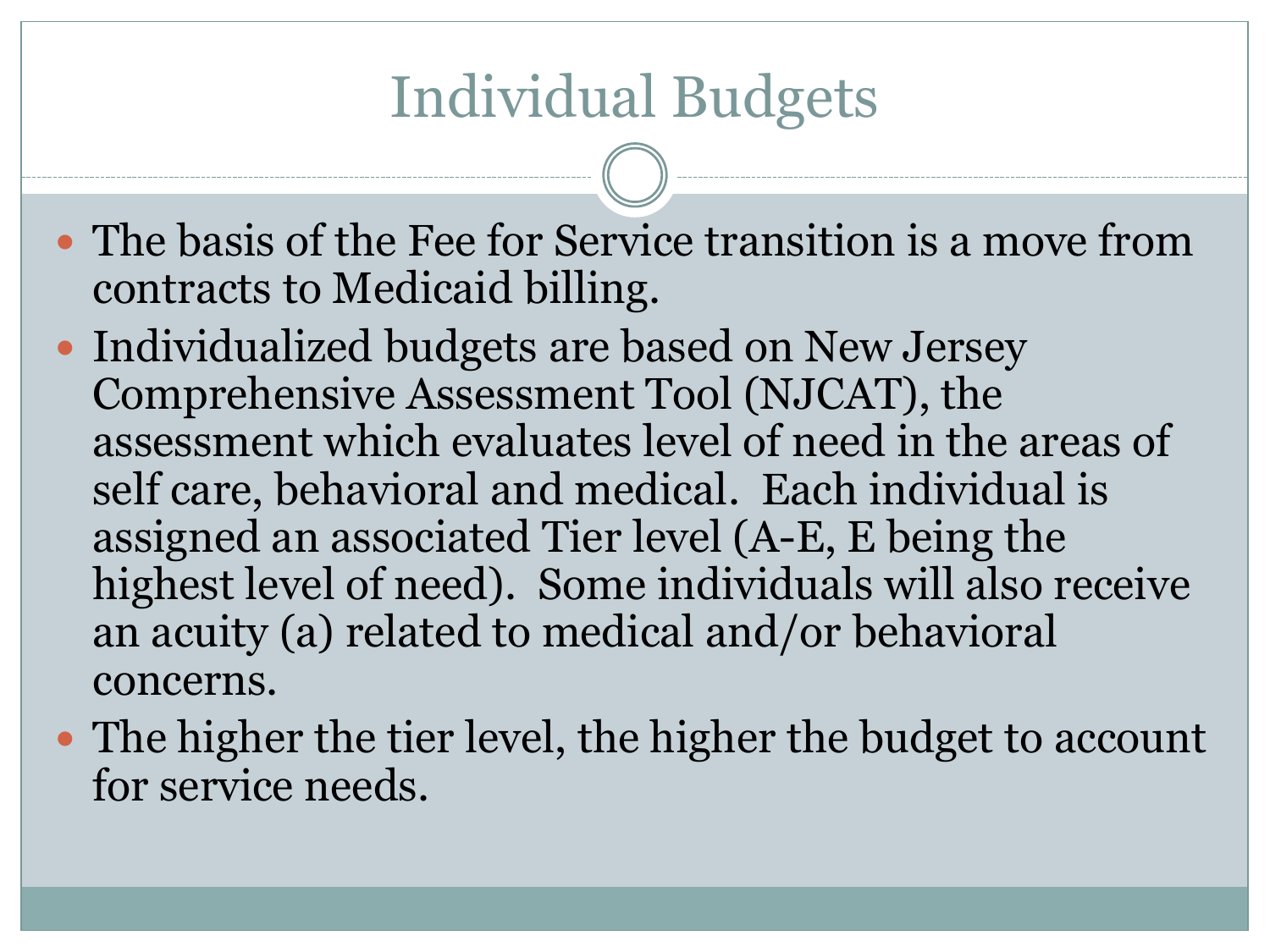#### CCW Services

- In addition to the services provided by Alternatives, the budget can be used to purchase other services as well. These include but are not limited to:
	- Assistive Technology- for example the purchase of a communication device to allow an individual to increase communication abilities
	- Day Hab- Day Programming
	- Career Planning
	- Speech, Physical, Occupational Therapy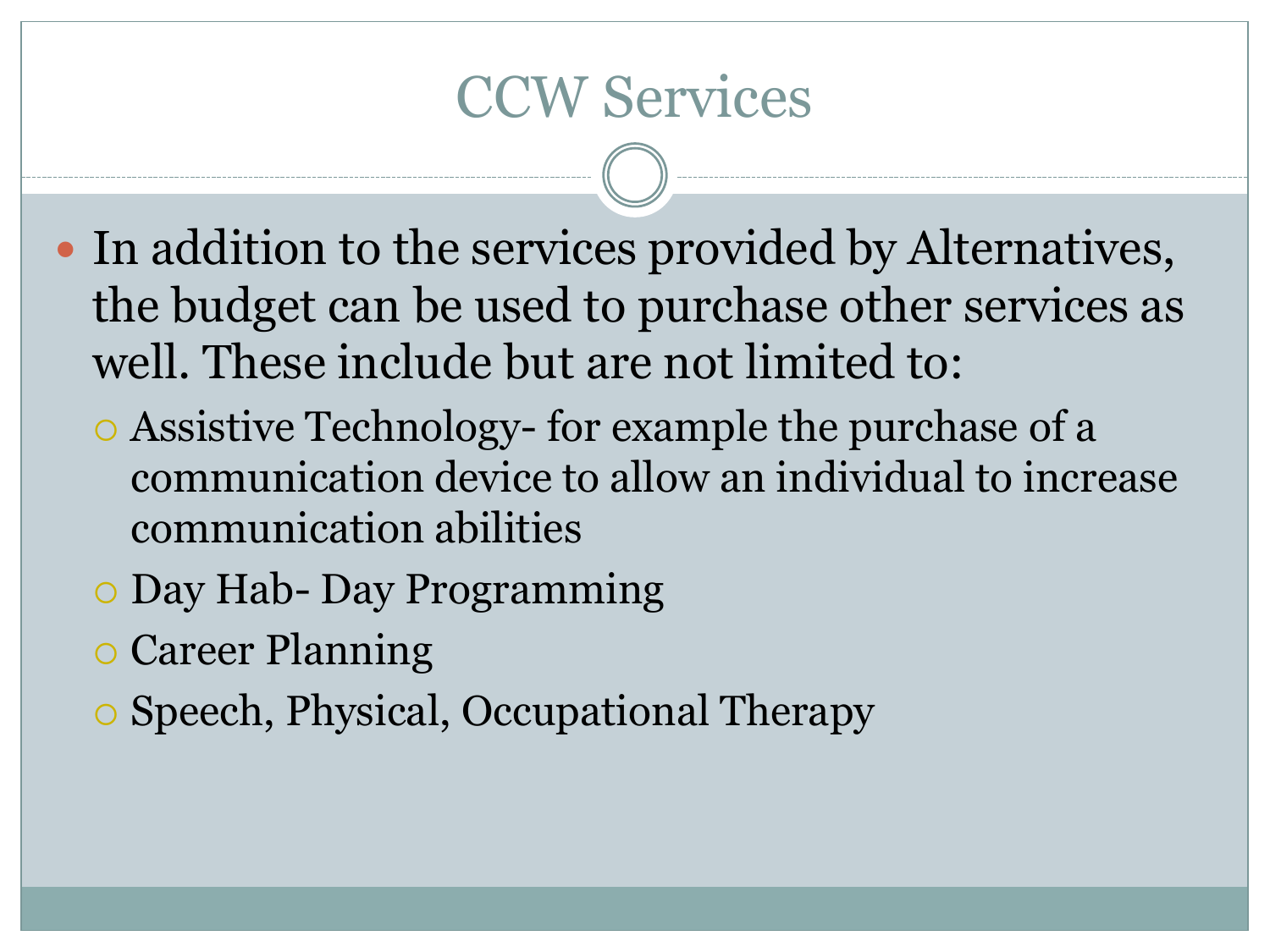#### The Initial Meeting

Once an individual is assigned to a Support Coordinator, the Support Coordinator will reach out to schedule an initial meeting. The individual is in charge of this meeting. They may invite whomever they want to the meeting (at minimum, the meeting should include the individual, Support Coordinator, and Guardian if applicable). For individuals that Alternatives provides residential services to, it is required that Alternatives staff attend the meeting as well.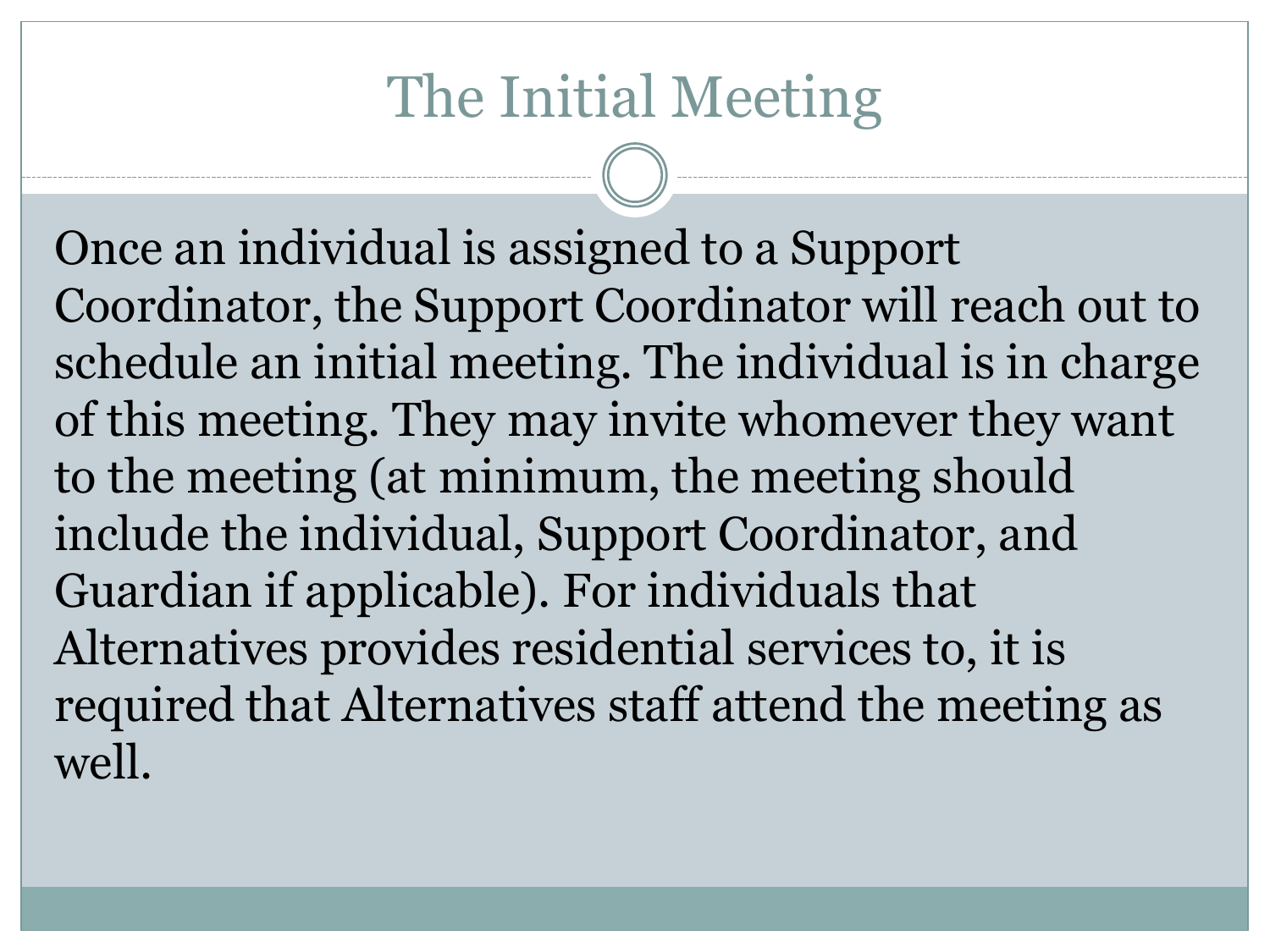### The Initial Meeting

- The Support Coordinator will have access to the individual's Tier assignment (based off of the NJCAT), and his/her budget. This the budget that will be used to fund services.
- The Support Coordinator should review and discuss the Tier assignment, and the budget.
- The Support Coordinator should also review the most recent NJCAT and there should be in depth conversation about any discrepancies.
- As a Guardian you may be asked to provide paperwork (proof of Guardianship for example)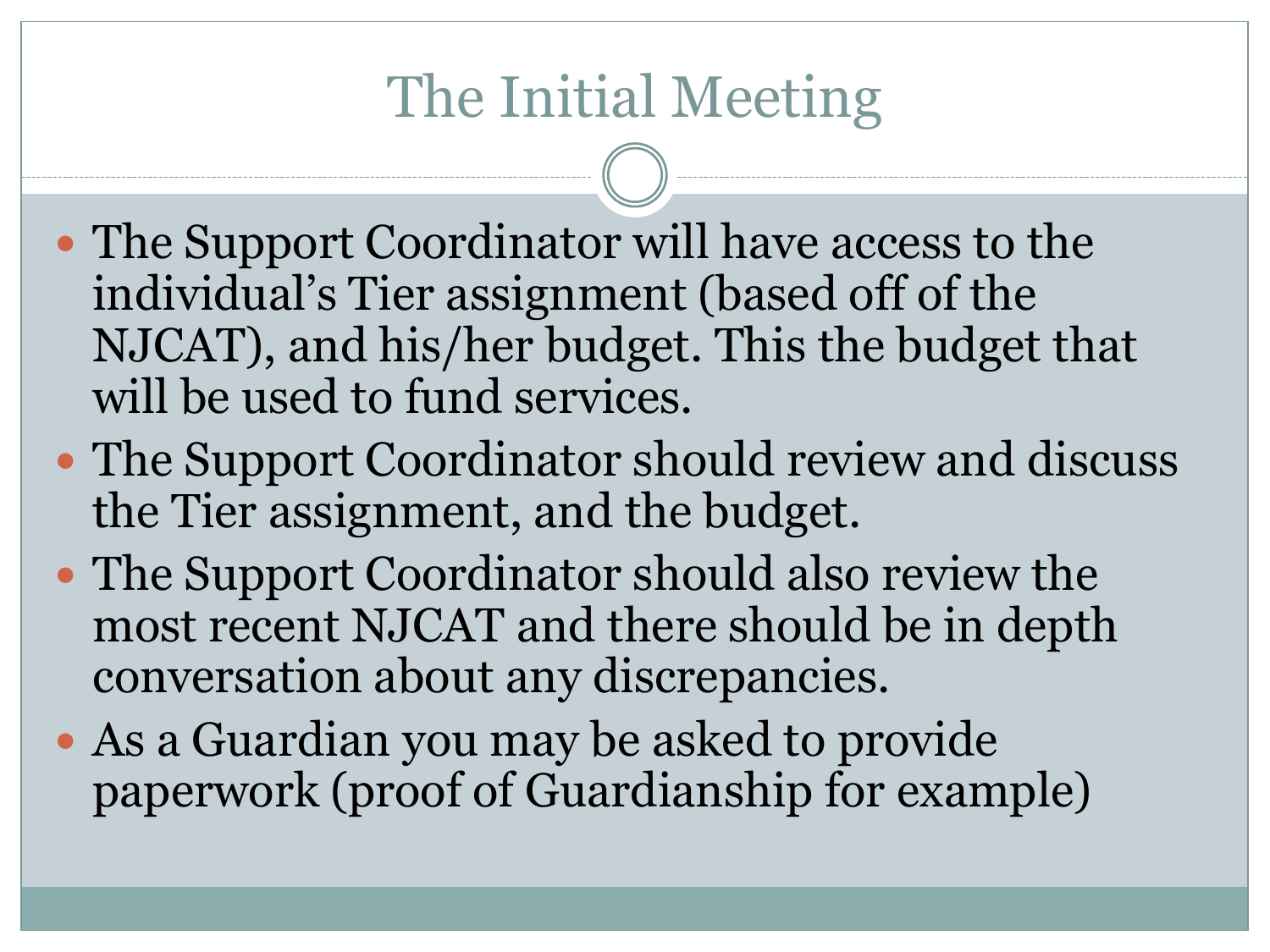# PCPT

- The Support Coordinator will spend most of this first meeting developing the Person Centered Planning Tool (PCPT). The PCPT collects much of the information that has previously been included in the IHP. This includes likes/dislikes, hope/dreams, etc. There will be a heavy focus on employment.
- Guardian/Family Member/Staff member you will you will be asked for your input on questions in the PCPT.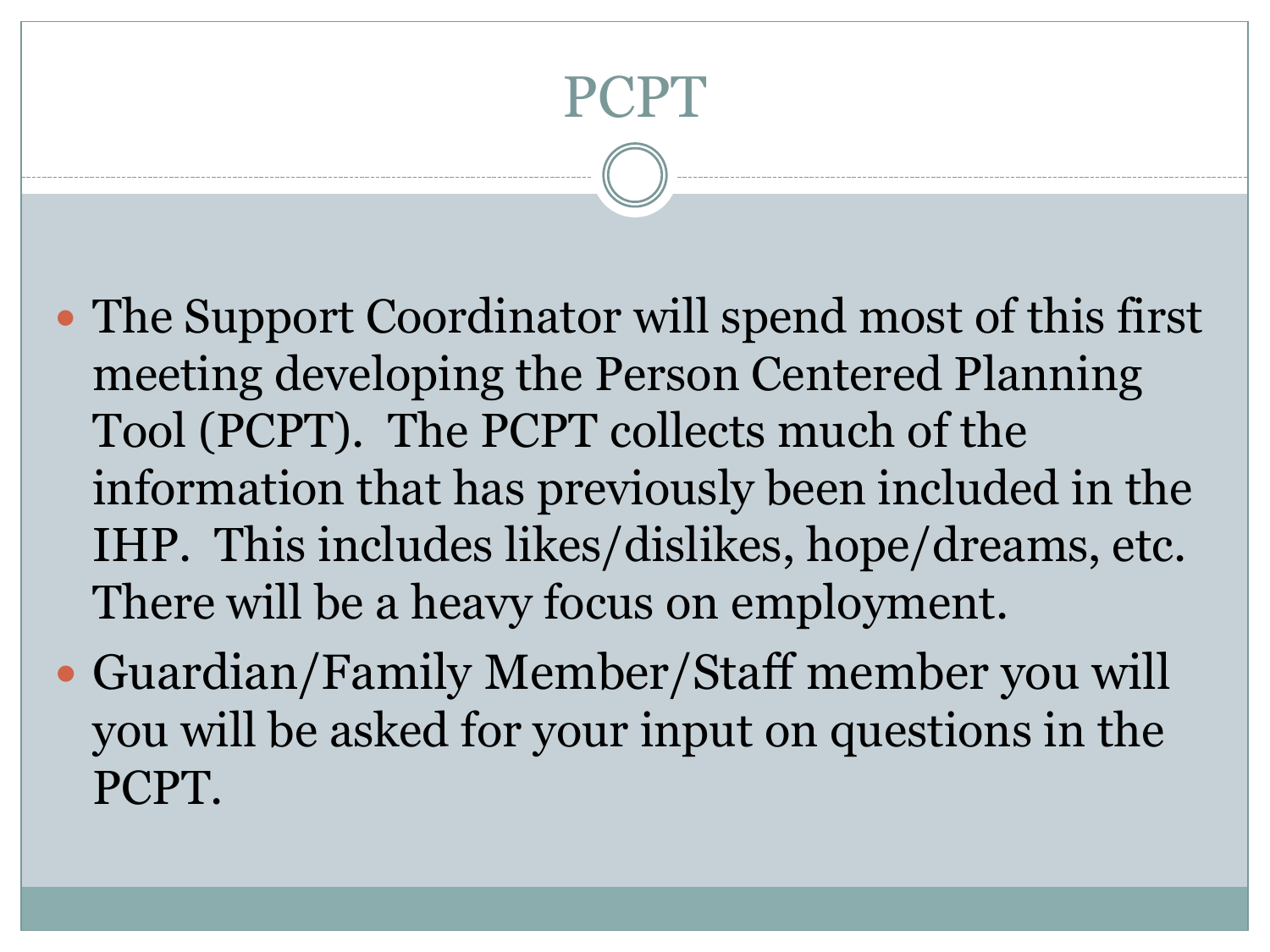### NJISP

- The Support Coordinator and individual/Guardian will write the NJ Individual Service Plan (NJISP) and will develop Outcomes.
- Alternatives will then work with the client to develop the Strategies that align with those outcomes. The Strategies will explain how Alternatives staff will assist a client in meeting that Outcome.
- Aside from Outcomes the NJISP includes a lot of other information about the individual (employment, voting etc.) Again, as a Guardian/Family Member/Staff member you will be asked for your input.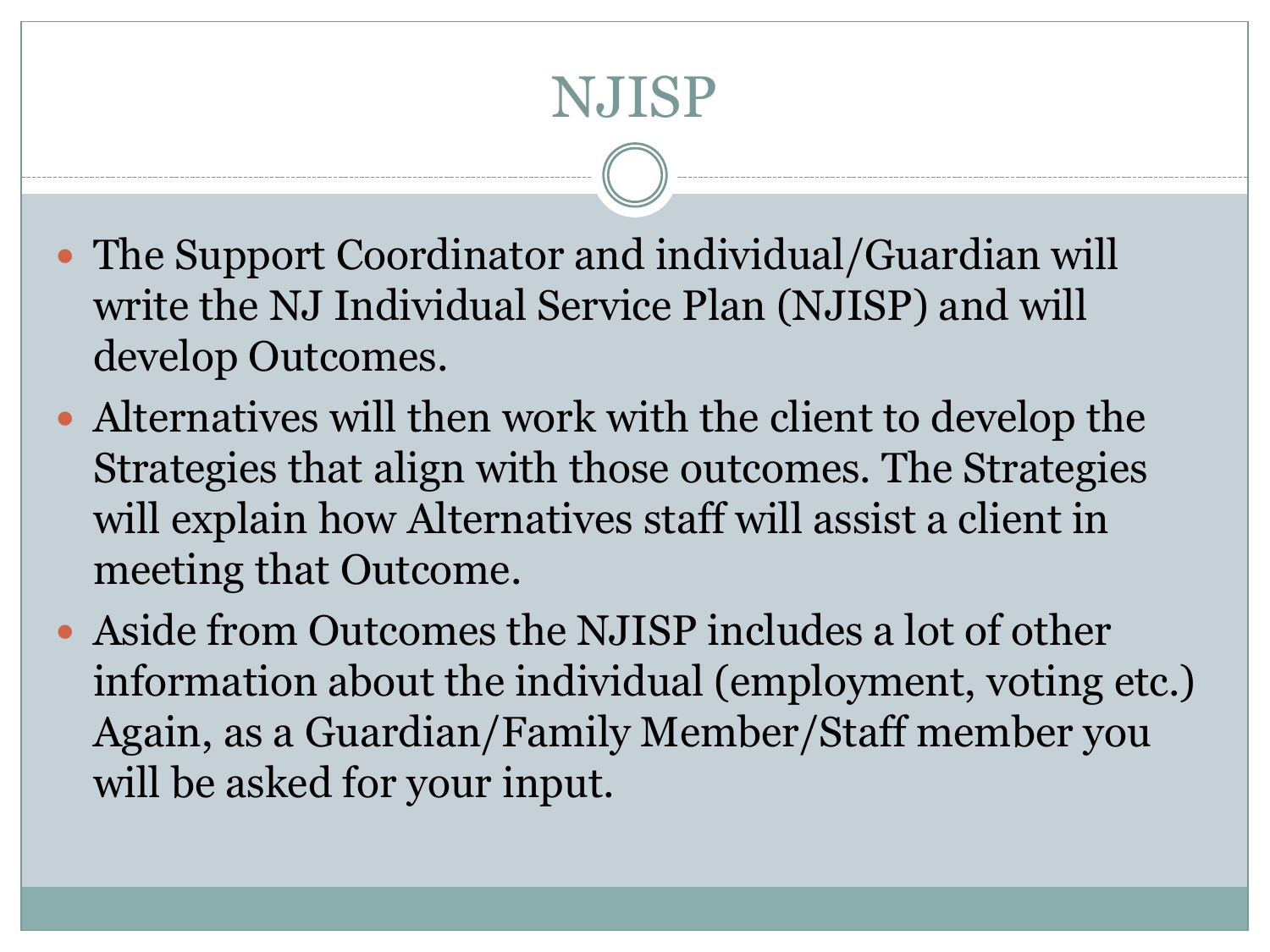#### NJCAT Reassessments

- When reviewing the NJCAT with the Support Coordinator, you may find many discrepancies/areas that have changed since it was last completed.
- The Support Coordinator has the ability to assist you in requesting a reassessment.
- As a Guardian/Family Member/staff you will be asked to help explain what areas of the NJCAT are inaccurate, and may be asked to write a letter that captures this.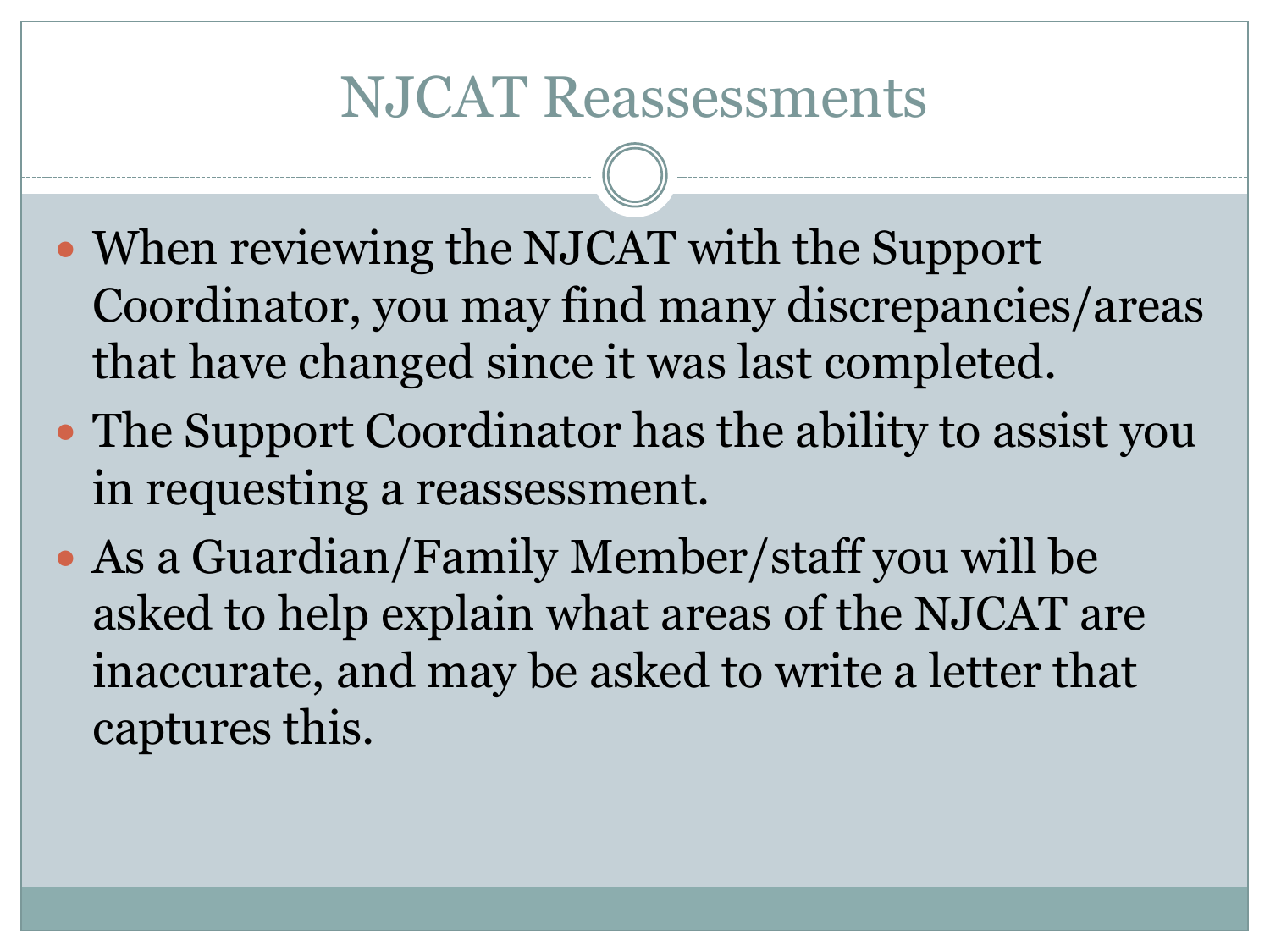#### Employment

- New Jersey became an Employment First state in April 2012. This means that employment should be considered the first post-education activity for all, including those with disabilities.
- Employment is a large focus of the NJISP and each NJISP must have one employment related outcome. Support Coordinators will be assessing each individual's readiness to work.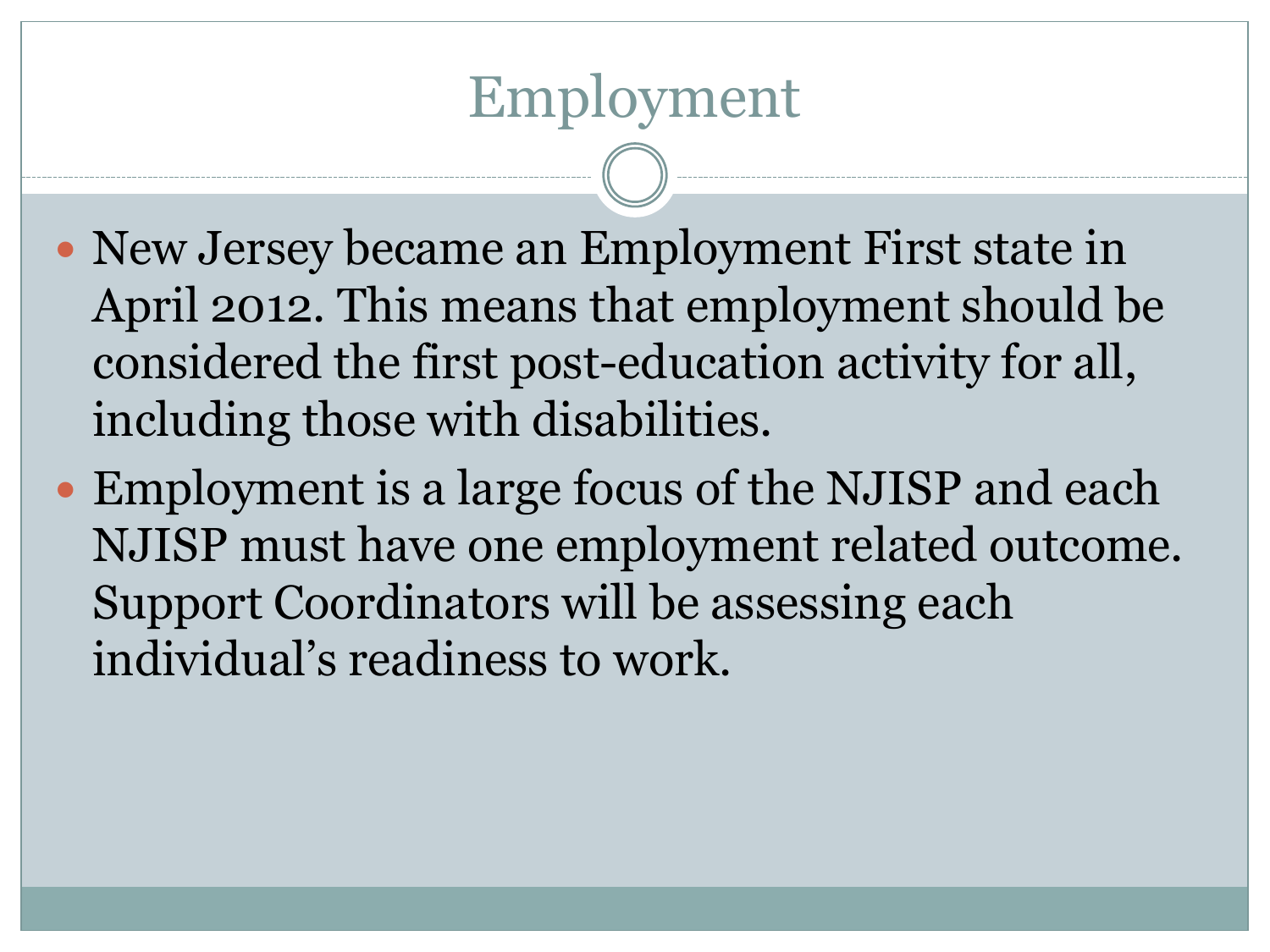#### Responsibilities of Support Coordinators

- Complete Person Centered Planning Tool
- Develop the Individual Service Plan (NJISP)
- Monthly Monitoring
- Quarterly Face to Face Contact
- Minimum of an Annual In-Home Visit and Plan Renewal
- Basic Health and Safety Monitoring
- Plan modification as needed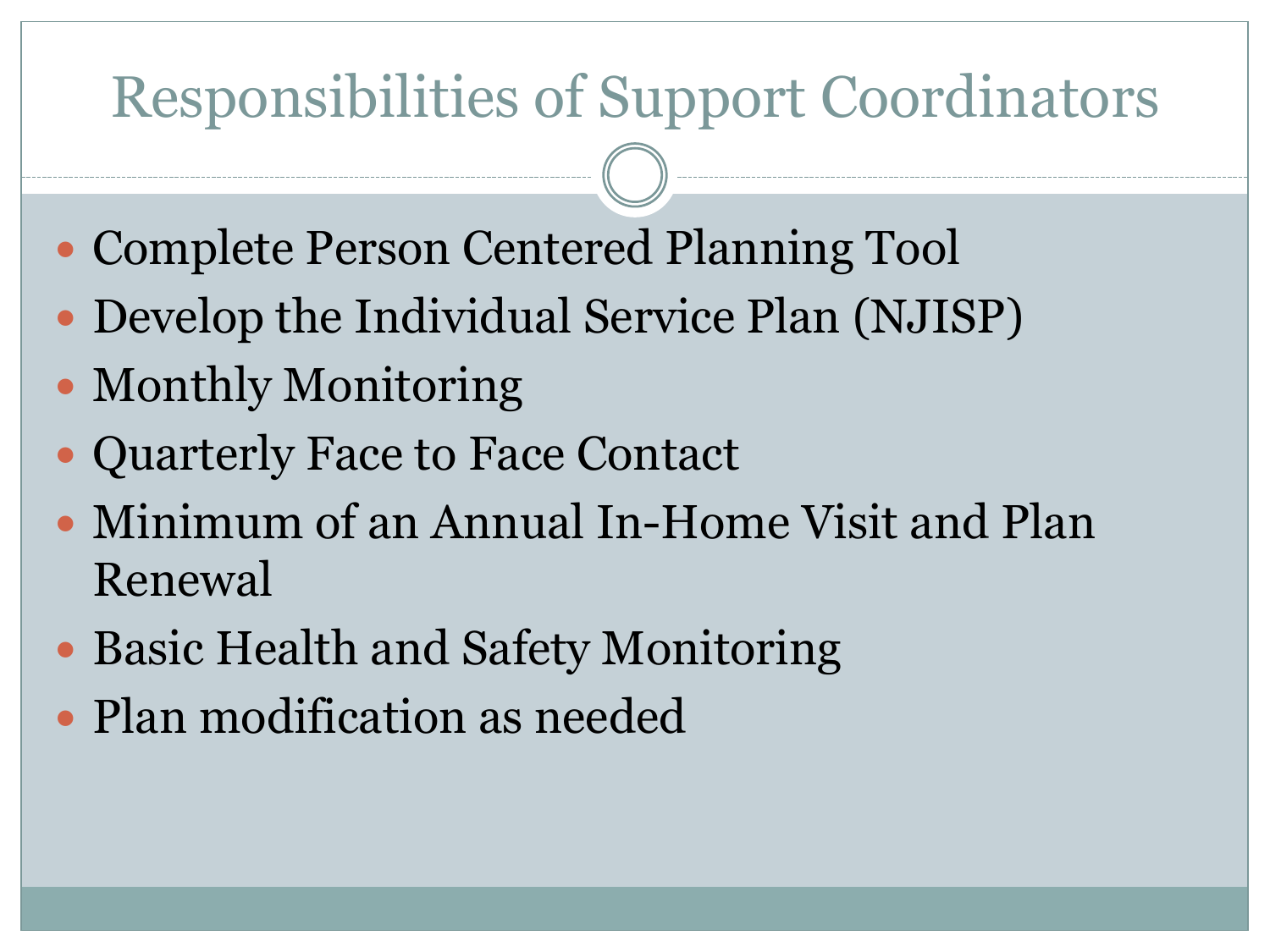My Responsibilities as an Individual Receiving Support Coordination Services

- Participate in the initial meeting, and development of my NJISP
- Sign off on the NJISP
- Participate in monthly monitoring (in person or phone calls)
- Participate in the annual plan renewal meeting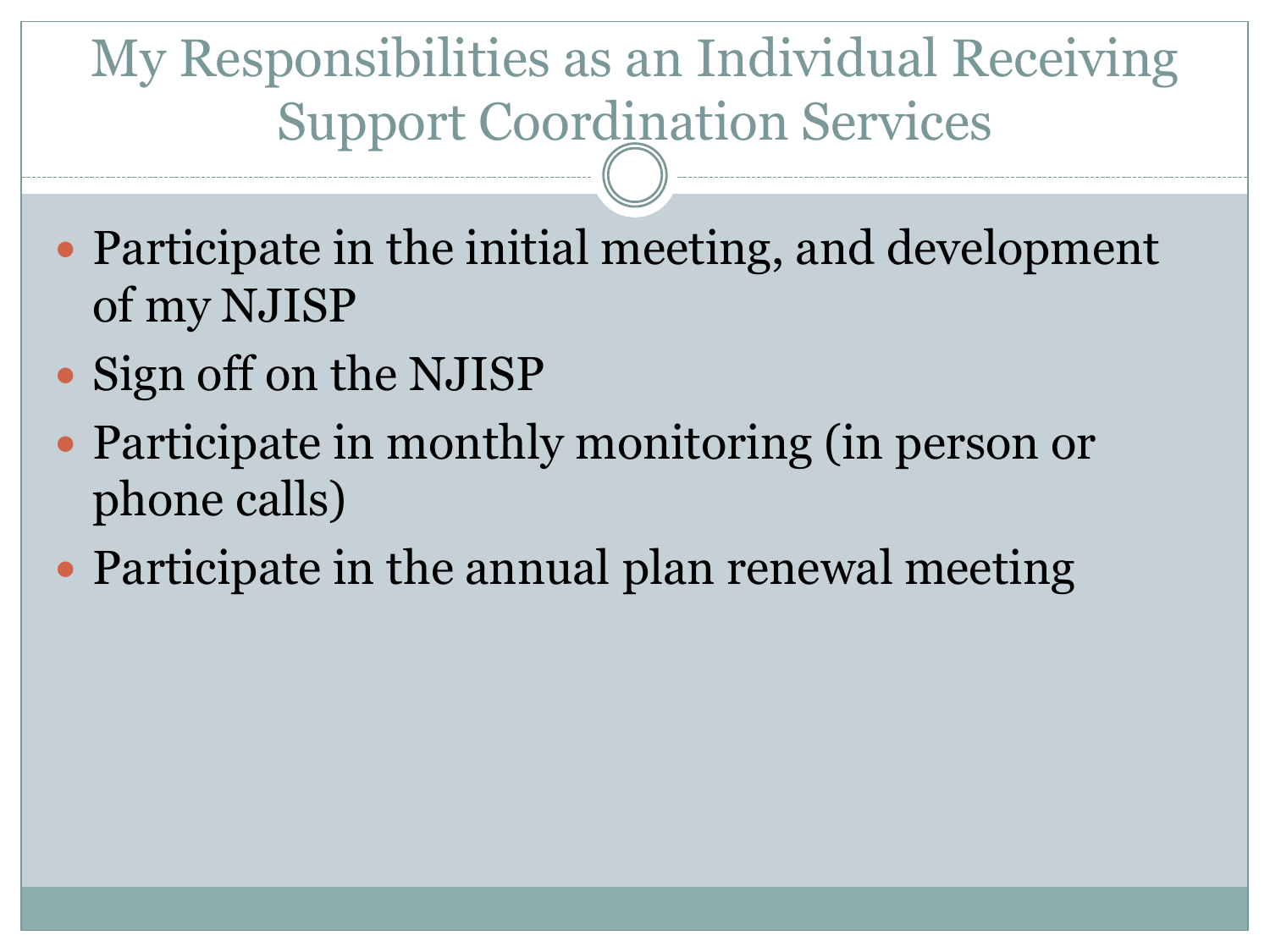#### My Responsibilities as a Guardian

- Participate in the initial meeting, and development of the NJISP
- Sign off on the NJISP
- Participate in monthly monitoring as appropriate (in person or phone calls)
- Your responsibilities with Alternatives will remain the same moving forward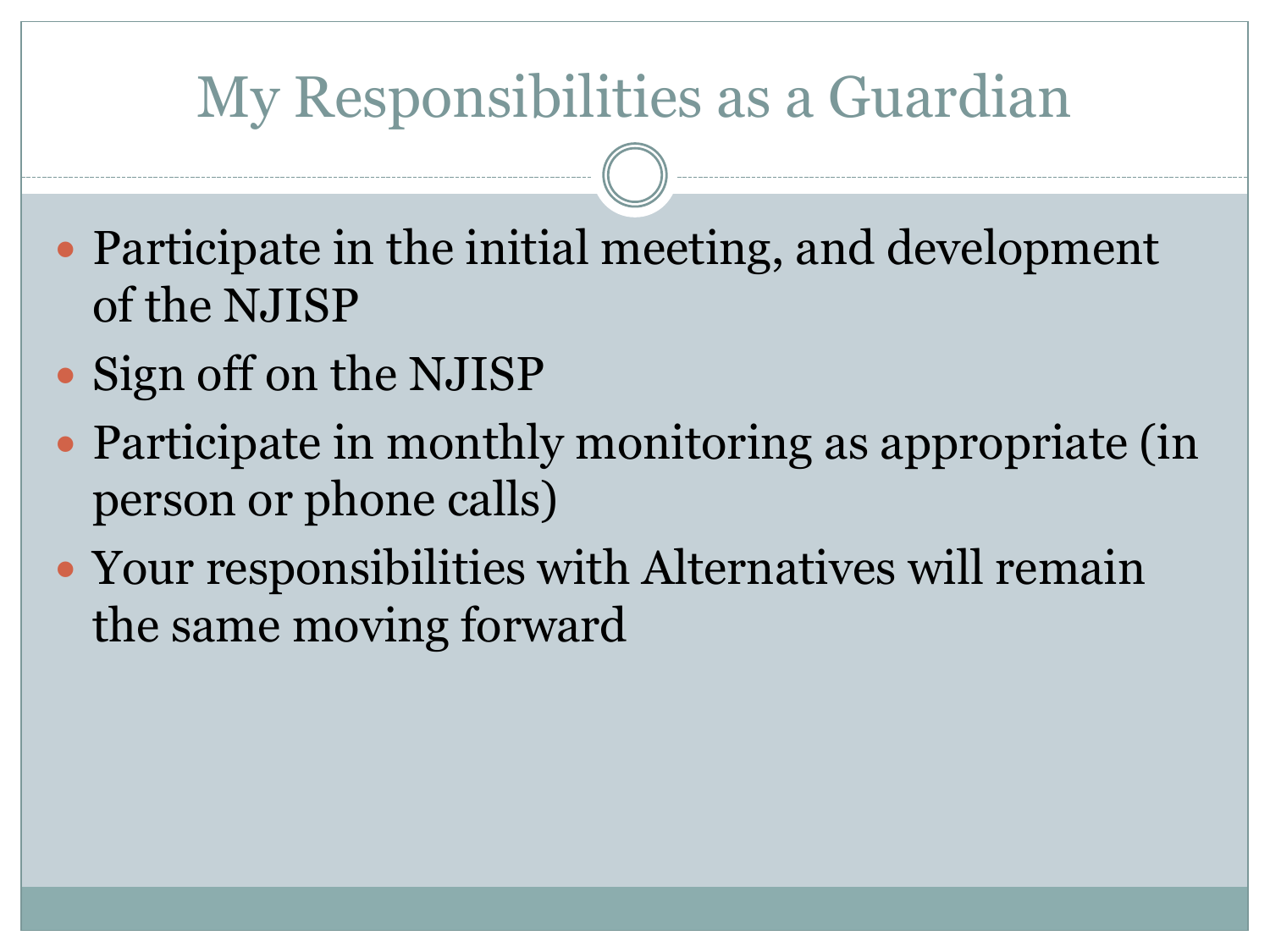

RWJ/Boggs Center:

<http://njsupportingcommunitylives.org/>

DDD NJ Website: <http://www.state.nj.us/humanservices/ddd/home/>

CCW Manual:

[http://www.state.nj.us/humanservices/ddd/documen](http://www.state.nj.us/humanservices/ddd/documents/community_care_waiver_policy_manual.pdf) [ts/community\\_care\\_waiver\\_policy\\_manual.pdf](http://www.state.nj.us/humanservices/ddd/documents/community_care_waiver_policy_manual.pdf)